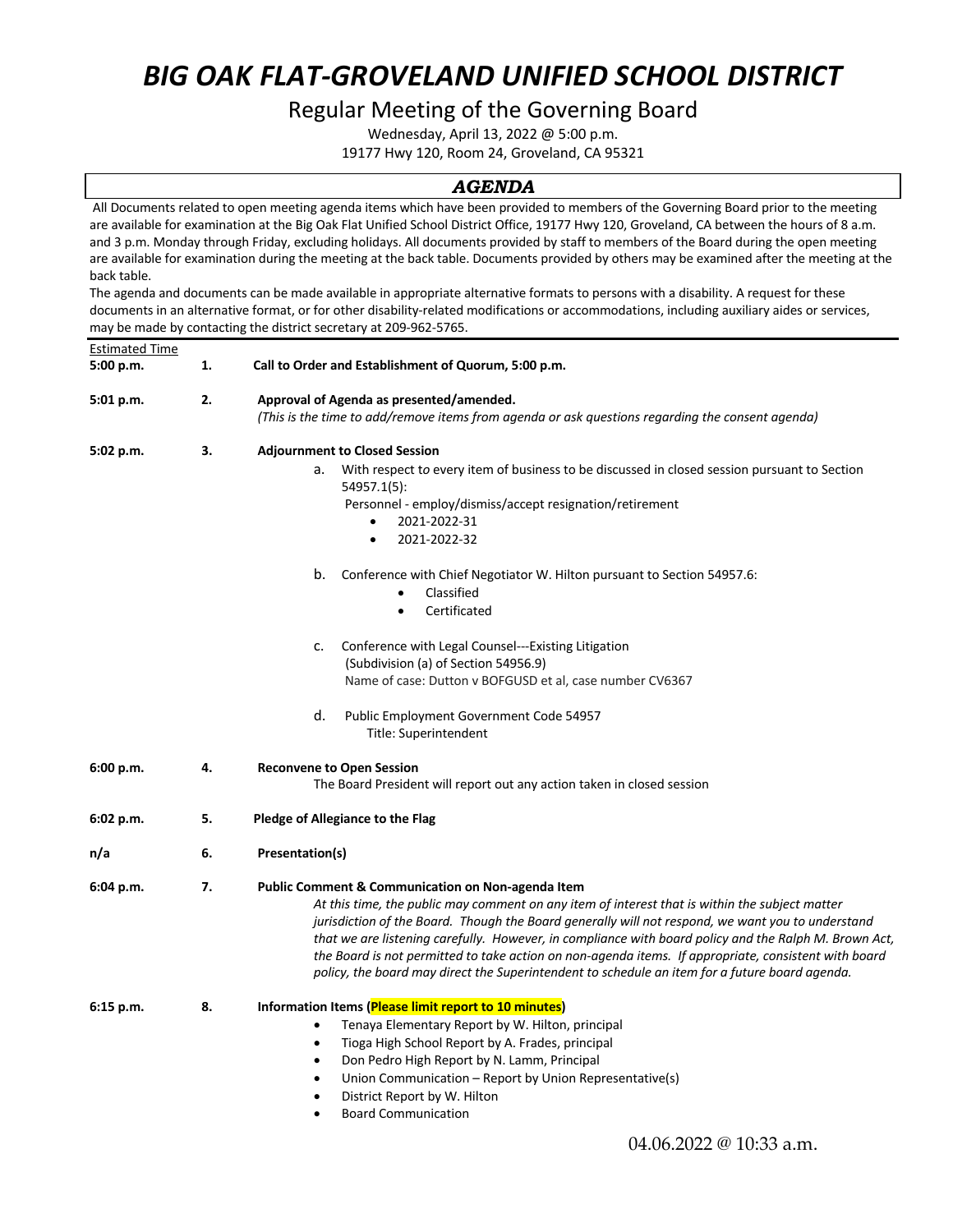# *BIG OAK FLAT-GROVELAND UNIFIED SCHOOL DISTRICT*

### Regular Meeting of the Governing Board

Wednesday, April 13, 2022 @ 5:00 p.m.

19177 Hwy 120, Room 24, Groveland, CA 95321

|                        |     | <b>AGENDA</b>                                                                                                          |
|------------------------|-----|------------------------------------------------------------------------------------------------------------------------|
| n/a                    | 9.  | <b>Public Hearing</b>                                                                                                  |
|                        | 10. | <b>Action Items</b>                                                                                                    |
| 7:00 p.m.              |     | a. Approval of AB 1200 for CTA 21.22 and 22.23 Increases                                                               |
|                        |     | When salary increases are negotiated and agreed upon, the District must submit form to show<br><i>increase affects</i> |
| 7:05 p.m.              |     | b. Approval of CTA Salary Schedule                                                                                     |
|                        |     | 2021-2022 3% Increase Retroactive to 08/01/2021<br>$\bullet$                                                           |
|                        |     | 2022-2023 2% Increase Beginning 08/01/2022                                                                             |
|                        |     | Salary increases approved in negotiations, salary schedules for approval                                               |
| 7:10 p.m.              |     | c. Approval of Certificated Management Salary Schedule                                                                 |
|                        |     | 2021-2022 3% Increase Retroactive to 07/01/2021                                                                        |
|                        |     | Salary Increases in concert with CTA for Certificated Admin                                                            |
| 7:15 p.m.              |     | d. Approval of Confidential Management                                                                                 |
|                        |     | 2022-2023 Salary Schedule w/ 5% increase                                                                               |
|                        |     | Salary increase approved previously                                                                                    |
| 7:20 p.m.              |     | e. Approval of Amended Superintendent Contract                                                                         |
|                        |     | 3% increase 2021-2022, retro to 07/01/2021                                                                             |
|                        |     | Salary increase in concert with CTA & Certificated Admin                                                               |
| 7:30 p.m.              |     | f. Approval of Classified (CPALS) items:                                                                               |
|                        |     | <b>Transportation Salary Schedule</b><br>٠                                                                             |
|                        |     | <b>Bus Driver/Utility/Ground job description</b><br>٠                                                                  |
| 7:40 p.m.              |     | g. Approval of 2022.2023 District Calendar                                                                             |
|                        |     | Adjusted to include new Juneteenth holiday as well as adjustment for Christmas Holiday, also to                        |
|                        |     | include additional snow day within calendar (Day after Easter)                                                         |
| 7:50 p.m.              |     | h. Approval of J-13A School Closures                                                                                   |
|                        |     | School closures must be approved by state for days not attending per approved calendar                                 |
|                        | 11. | Discussion & Informational Items/Possible Action                                                                       |
| 8:00 p.m.<br>8:10 p.m. |     | a. Current Status of District Relating to Pandemic<br>b. Education Mini Grant via Front Porch Foundation               |
| 8:15 p.m.              |     | c. Audit Extension Approval by State Controller & TCSOS                                                                |
|                        |     |                                                                                                                        |
| 8:20 p.m.              | 12. | <b>Policy/Regulations</b><br><b>First Reading (no action)</b><br>а.                                                    |
|                        |     | <b>BP 5030 Wellness Policy</b><br>$\bullet$                                                                            |
|                        |     | AR/BP 5148.2 Before/After School Policy<br>$\bullet$                                                                   |
|                        |     | AR 6112 School Day<br>$\bullet$                                                                                        |
|                        |     | AR 6143 Courses of Study<br>$\bullet$                                                                                  |
|                        |     | Second Reading & Adoption (action item)<br>b.                                                                          |
|                        |     | 04.06.2022 @ 10:33 a.m.                                                                                                |